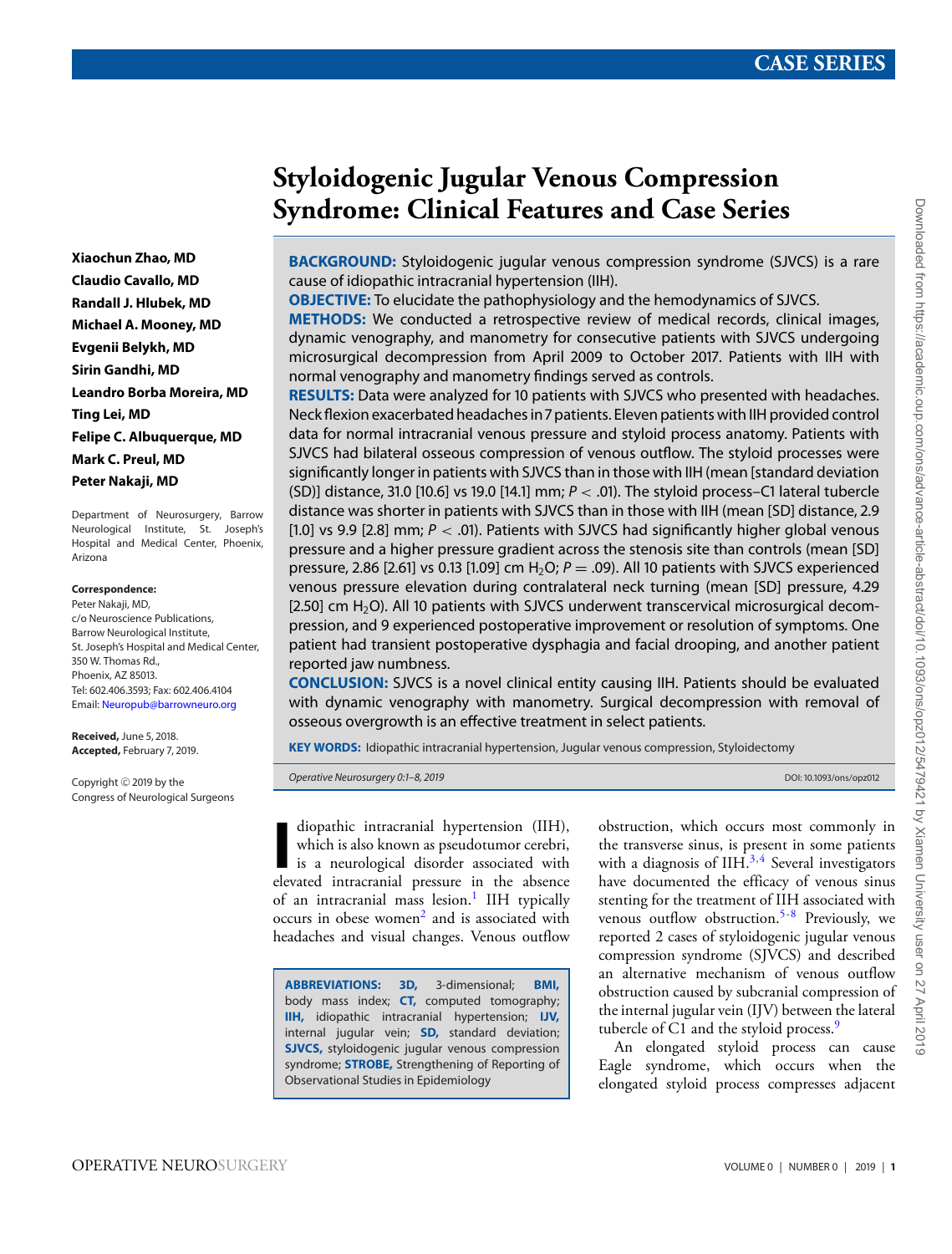structures.<sup>[10,](#page-6-7)[11](#page-6-8)</sup> Two subtypes of Eagle syndrome have been described. The classic form is associated with facial pain, voice changes, dysphagia, and throat paresthesia caused by an elongated styloid process impinging the cranial nerves. The other type is associated with a transient ischemic attack caused by an elongated styloid process compressing the carotid artery when the head is turned.[12](#page-6-9) Although SJVCS does not fit neatly into either category, it may represent an alternative condition resulting from an elongated styloid process. In this report, we describe the clinical features of patients who underwent microsurgical decompression for SJVCS, elucidate the pathophysiology and the hemodynamics of this condition, and guide diagnosis and treatment for this novel condition.

# **METHODS**

The STROBE (Strengthening of Reporting of Observational Studies in Epidemiology) guidelines for an observational case-control study were applied to this study and report.

#### **Patients**

Between April 2009 and October 2017, a total of 10 patients received a diagnosis of SJVCS and were treated at our institution (Barrow Neurological Institute, St. Joseph's Hospital and Medical Center, Phoenix, Arizona). These patients underwent surgical treatment with microsurgical transcervical decompression, which included a styloidectomy and a C1 tuberculectomy. We retrospectively reviewed the medical records and imaging studies of this patient population. None of the patients who received a diagnosis of or treatment for SJVCS were excluded from this analysis. A total of 21 patients with a diagnosis of IIH underwent venography, with or without manometry, for evaluation as part of their work-up for possible styloidogenic stenosis (including the 10 patients with SJVCS; Figure [1\)](#page-1-0). The 11 patients whose findings did not reveal any stenosis at the level of styloid process and C1 tubercle were selected as a control group. Institutional review board approval was obtained for this retrospective analysis of data. All patients had previously consented to the use of their medical records for research purposes, and the need for

<span id="page-1-0"></span>

informed consent was waived because of the retrospective nature of the study.

## **Preoperative Clinical Characteristics**

In reviewing the institutional medical records of patients with SJVCS and IIH, we extracted information about characteristics such as age, sex, and body mass index (BMI, calculated as weight in kilograms divided by height in meters squared).

# **Radiological Features**

We reviewed preoperative computed tomography (CT) with 3 dimensional (3D) reconstruction for all patients in both the SJVCS group and the control group. CT was used to measure the length of the styloid process, the shortest distance between the styloid process and the C1 tubercle, and the relative position of the styloid tip along the Chamberlain line, which connects the posterior edge of the hard palate and the opisthion. Preoperative neck CT with 3D reconstruction was not available for 1 patient in the SJVCS group and 4 patients in the control group. We measured both sides in the control group, but we measured only the decompression side in the SJVCS group.

## **Venography and Manometry**

We reviewed the operative reports to collect venous pressures at different sites in the jugular venous system. We then calculated the pressure gradient between the jugular bulb and the jugular vein proximal to the C1 lateral tubercle. We compared the mean venous pressure at each site and the mean pressure gradient across the stenosis site, which is at the level of the C1 tubercle in both the SJVCS group and the control group. We included the pressure readings at the sagittal sinus, torcular, transverse sinus, sigmoid sinus, jugular bulb, and proximal IJV on both sides in the control group, whereas we included only the pressure readings at the decompression side in the SJVCS group. One patient in the SJVCS group did not undergo preoperative venography. The results for 5 patients in the control group were excluded from the venous pressure measurements, including 4 who had a history of transverse sinus thrombosis and 1 who underwent venography but not manometry because of an intraprocedural hemorrhagic event. We also compared the pressure taken at the jugular bulb before and after turning the head to the contralateral side in the SJVCS group.

## **Hospital Course**

For the SJVCS group, we reviewed the surgical reports and follow-up medical records to determine the length of the removed styloid process in the surgery. We also identified any postoperative complications and determined clinical outcomes.

## **Statistical Analysis**

The statistical analysis was performed using SPSS 18.0.0 (IBM Inc, Armonk, New York). As the data were not normally distributed, the Mann-Whitney *U* test was used for all comparisons of numerical variables, and  $\chi^2$  tests were used for categorical variables. Means and standard deviations are reported. Differences were considered significant if the *P* value was less than .05.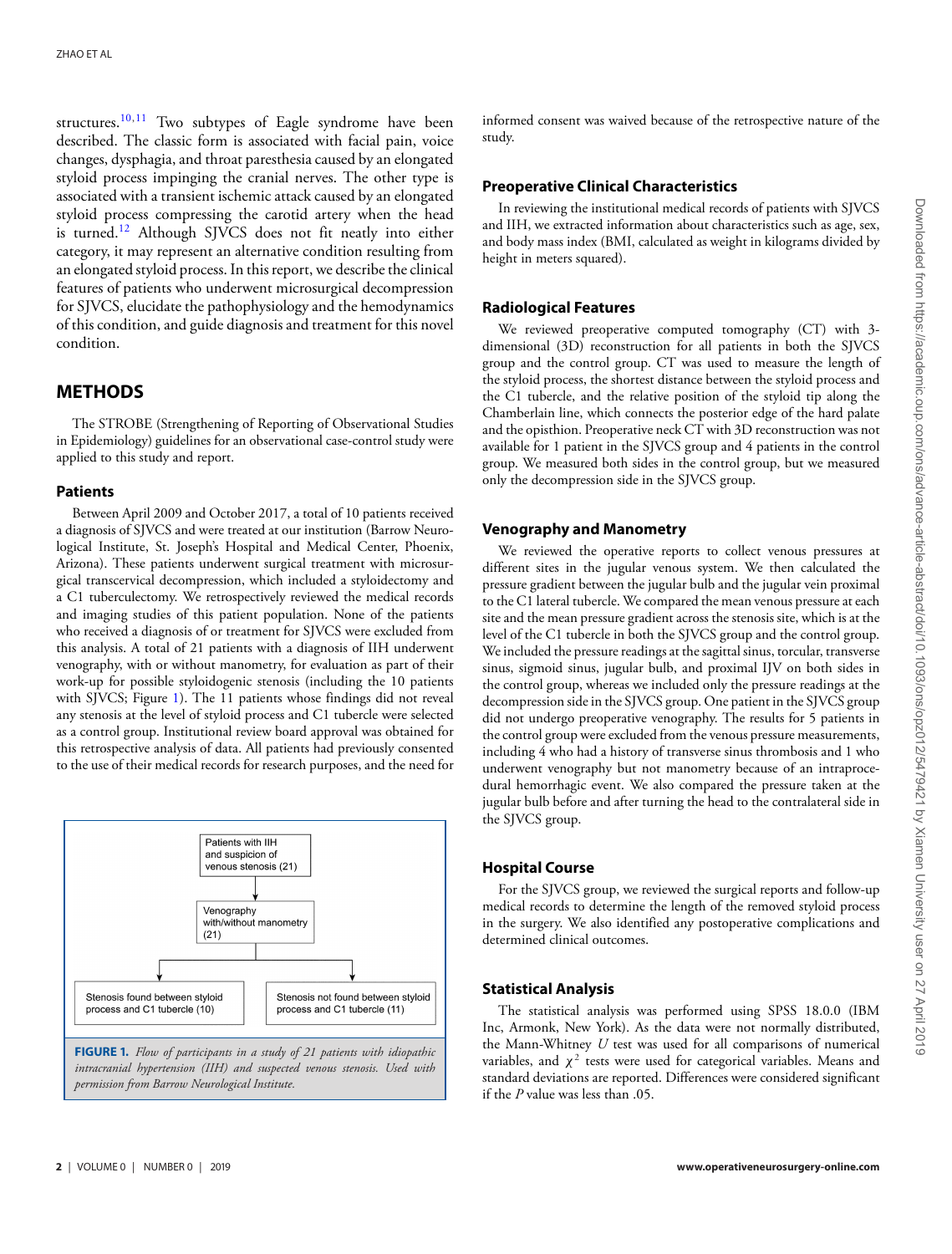<span id="page-2-0"></span>

| <b>TABLE 1. Clinical Characteristics of 10 Patients With SJVCS</b>     |                      |  |  |  |
|------------------------------------------------------------------------|----------------------|--|--|--|
| <b>Variable</b>                                                        | No. (%) <sup>a</sup> |  |  |  |
| Age, mean (range), yr                                                  | 35.8 (21-59)         |  |  |  |
| Sex                                                                    |                      |  |  |  |
| Female                                                                 | 3(30)                |  |  |  |
| Male                                                                   | 7(70)                |  |  |  |
| BMI, mean (SD)                                                         | 26.9(6.5)            |  |  |  |
| Symptomsb                                                              |                      |  |  |  |
| Headache                                                               | 10 (100)             |  |  |  |
| Aggravation with neck flexion                                          | 7(70)                |  |  |  |
| <b>Blurry vision</b>                                                   | 5(50)                |  |  |  |
| Nausea and vomiting                                                    | 1(10)                |  |  |  |
| Pressure elevation during neck turning, mean (SD), cm H <sub>2</sub> O | 4.29(2.50)           |  |  |  |
| <b>Operation side</b>                                                  |                      |  |  |  |
| Left                                                                   | 3(30)                |  |  |  |
| Right                                                                  | 7(70)                |  |  |  |
| Length of styloid process removed, mean (SD), mm                       | 18.4 (10.6)          |  |  |  |
| C1 tubercula drilling                                                  | 10 (100)             |  |  |  |
| Hospital stay, mean (range), d                                         | $2.1(1-6)$           |  |  |  |
| Follow-up duration, mean (range), mo                                   | $11.8(1-42)$         |  |  |  |
| <b>Complications</b>                                                   |                      |  |  |  |
| Difficulty swallowing                                                  | 1(10)                |  |  |  |
| Facial droop                                                           | 1(10)                |  |  |  |
| Jaw numbness                                                           | 1(10)                |  |  |  |
| Outcome                                                                |                      |  |  |  |
| Resolved                                                               | 3(30)                |  |  |  |
| Improved                                                               | 6(60)                |  |  |  |
| Unchanged                                                              | 1(10)                |  |  |  |
| Relapsed                                                               | 1(10)                |  |  |  |

BMI, body mass index, calculated as weight in kilograms divided by height in meters squared; SJVCS, styloidogenic jugular venous compression syndrome.

<sup>a</sup>Values are number (percentage) unless indicated otherwise.

b Percentages total more than 100% because some patients presented with more than 1 symptom.

# **RESULTS**

# **Preoperative Clinical Characteristics**

General characteristics of patients are summarized in Table [1,](#page-2-0) and each case is briefly reviewed in Table [2.](#page-3-0) Seven of the 10 patients were male, and the mean (SD) patient age was 35.8 (12.9) yr (range, 21-59 yr). The mean (SD) BMI of the SJVCS group was 26.9 (6.5). Only 1 of 10 patients was obese, with a BMI ≥ 30. All patients reported headache as part of their clinical presentation. Seven patients experienced a gradual exacerbation of headaches with neck flexion or upon turning the head to the contralateral side. Five patients presented with decreased visual acuity (ie, blurry vision), and 1 patient presented with nausea and vomiting. In the control group, the mean age was  $37.7 \pm 13.4$ (range 19-40) yr, 9 of 11 patients were female, and 8 patients had a BMI  $\geq$  30 (mean [SD] BMI, 35.3 [9.6]). All control patients reported headaches that were not positional in nature. A comparison of the rate of obesity and the rate of positional headache is summarized in Table [3.](#page-3-1) The SJVCS group had a lower obesity rate (10% vs 73% for controls; *P* < .01) and a higher rate of positional headaches (70% vs 0% for controls; *P* < .01).

## **Radiological Features**

Table [4](#page-4-0) summarizes our comparison of the radiological features of the 2 groups. The SJVCS group had a significantly longer styloid process than the control group (mean [SD] distance, 31.0 [10.6] vs 19.0 [14.1] mm; *P* < .01). The distances between the styloid process and the C1 lateral tubercle in the SJVCS group were also significantly different than those in the control group (mean [SD] distance, 2.9 [1.0] vs 9.9 [2.8] mm; *P* < .01). With the Chamberlain line used as a reference, the difference in the relative position of the styloid tip between the 2 groups was not significant (mean [SD] difference, -14.5 [12.7] vs -7.0 [13.3] mm;  $P = .09$ ). Although we measured only the decompression side in the SJVCS group, we noticed that the compression was usually bilateral and that a dilated occipital sinus can provide compensatory drainage, as shown in Figure [2](#page-4-1) (patient 4).

# **Venography and Manometry**

The results of venous pressure measurements at different sites in the intracranial venous system are demonstrated in Table [5.](#page-5-0) The intracranial venous pressures were significantly higher in the SJVCS group at all sites above the stenosis site (all  $P \leq .02$ ). There was no significant difference found at the proximal IJV, which is proximal to the stenosis site. We reported a significantly higher gradient across the stenosis site in the SJVCS group (mean [SD] pressure, 2.86 [2.61] cm  $H_2O$ ) than in the control group (mean [SD] pressure,  $0.13$  [1.09] cm  $H<sub>2</sub>O$ ). In the SJVCS group, an elevated pressure (mean [SD],  $4.29$  [2.50] cm  $H<sub>2</sub>O$ ) was also found when the head was turned to the contralateral side.

# **Microsurgical Decompression**

Nine of the 10 patients with SJVCS underwent decompression with a C1 tuberculectomy and a styloidectomy. In one case (patient 9), the styloidectomy was aborted because decompression from the C1 lateral tuberculectomy and the transection of the styloid ligaments were sufficient to relieve the venous outflow obstruction. Because of the universally bilateral nature of the venous outflow obstruction, the preference at our institution is to perform decompression of the nondominant jugular vein first. This strategy is used to minimize the likelihood of injury to the dominant venous drainage, which could further intensify the patient's IIH-like pathology. The mean (SD) length of styloid process that was removed was 18.4 (10.6) mm.

# **Hospital Course**

The mea[n](#page-3-0) hospital stay was 2.1 d (range, 1-6 d), and the mean duration of follow-up was 11.8 mo (range, 1-42 mo). The complications after microsurgical decompression were minimal. One patient had transient postoperative dysphagia and facial droop, and another patient reported postoperative jaw numbness. Nine of the 10 patients with SJVCS improved after surgery; among these, 3 patients reported complete resolution of preoperative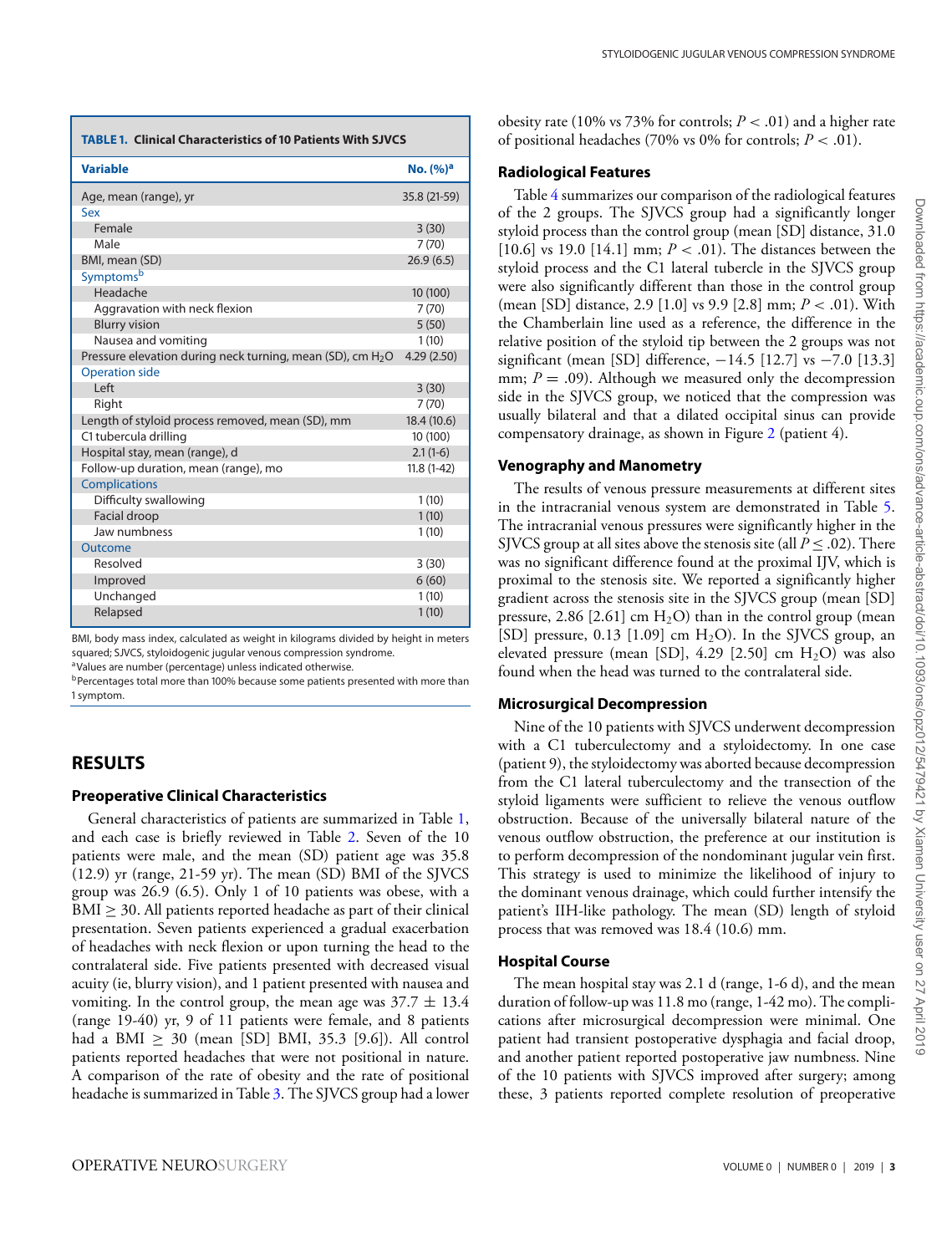<span id="page-3-0"></span>

| <b>TABLE 2. Summary of 10 Cases of SJVCS</b> |            |         |            |                            |                                 |                      |                                             |                            |                                      |                                  |
|----------------------------------------------|------------|---------|------------|----------------------------|---------------------------------|----------------------|---------------------------------------------|----------------------------|--------------------------------------|----------------------------------|
| Pt. No.                                      | <b>Sex</b> | Age, yr | <b>BMI</b> | <b>Symptoms</b>            | <b>Positional</b><br>headache   | Side of<br>operation | <b>Styloid</b><br>process<br>removed,<br>mm | <b>Hospital</b><br>stay, d | <b>Complications</b>                 | <b>Outcome</b>                   |
| $\mathbf{1}$                                 | M          | 23      | 23.0       | Headache                   | Yes, with neck<br>flexion       | $\mathsf{R}$         | 42                                          | $\mathbf{1}$               | None                                 | Improved                         |
| $\overline{2}$                               | F          | 30      | 22.3       | Headache,<br>blurry vision | Yes, with neck<br>flexion       | R                    | 20                                          | 6                          | Facial droop<br>and dysphagia        | Resolved                         |
| 3                                            | M          | 59      | 29.9       | Headache,<br>blurry vision | Yes, with neck<br>flexion       | $\mathsf{R}$         | 17                                          | $\mathbf{1}$               | None                                 | Improved                         |
| $\overline{4}$                               | F          | 44      | 23.4       | Headache                   | Yes, with right<br>neck flexion | R                    | 11                                          | 3                          | Numbness of<br>jaw, neck, and<br>ear | Improved                         |
| 5 <sup>a</sup>                               | M          | 51      | 42.9       | Headache,<br>blurry vision | <b>NR</b>                       | L                    | 15                                          | $\overline{3}$             | None                                 | Resolved                         |
| 6                                            | M          | 38      | 26.3       | Headache,<br>blurry vision | Yes, with neck<br>flexion       | R                    | 20                                          | $\overline{2}$             | None                                 | No change                        |
| $\overline{7}$                               | M          | 32      | 23.5       | Headache                   | Yes, with left<br>neck flexion  | $\mathsf{R}$         | 20                                          | $\mathbf{1}$               | None                                 | Improved                         |
| 8                                            | F          | 21      | 26.7       | Headache,<br>blurry vision | Yes, with neck<br>flexion       |                      | 24                                          | $\overline{2}$             | None                                 | Improved,<br>returned<br>in 6 mo |
| 9                                            | M          | 21      | 24.0       | Headache                   | <b>NR</b>                       | L                    | $\mathbf 0$                                 | $\mathbf{1}$               | None                                 | Improved                         |
| 10 <sup>b</sup>                              | M          | 39      | <b>NR</b>  | Headache                   | <b>NR</b>                       | R                    | 15                                          | 1                          | None                                 | Resolved                         |

BMI, body mass index, calculated as weight in kilograms divided by height in meters squared; F, female; L, left; M, male; NR, not reported; Pt., patient; R, right; SJVCS, styloidogenic jugular venous compression syndrome.

<sup>a</sup>Died 6 mo after surgery due to myocardial infarction.

**bUnderwent previous internal jugular vein stent.** 

symptoms immediately after surgery. Symptoms were postoperatively unchanged in 1 patient. One patient, who had significant postoperative improvement, reported a headache relapse 6 mo after surgery.

# **DISCUSSION**

SJVCS is a novel clinical entity with the anatomical features of Eagle syndrome and the symptomatic features of IIH. We report and discuss the clinical features, diagnosis, treatment, and outcomes of transcervical decompression for SJVCS at our institution.

# **Clinical Features**

To identify the distinct clinical characteristics of this group of patients, we compared data about BMI and the quality of headache with those of the control group. We found a significantly lower obesity rate in the SJVCS group than in the control group (10% vs 73%;  $P < .01$ ), which suggests that patients with SJVCS tend to have normal weight compared with patients with IIH. Positional headache associated with neck flexion was a unique feature of the patients with SJVCS. Indeed, neither IIH nor intracranial venous sinus stenosis is associated with positional headache.<sup>[8](#page-6-5)</sup>

<span id="page-3-1"></span>

| <b>TABLE 3. Comparison of Clinical Characteristics of Patients With</b><br><b>SJVCS and Controls</b> |                                                           |                                      |         |  |  |
|------------------------------------------------------------------------------------------------------|-----------------------------------------------------------|--------------------------------------|---------|--|--|
| Variable                                                                                             | No. (%) of<br>patients with<br><b>SJVCS</b><br>$(n = 10)$ | No. (%) of<br>controls<br>$(n = 11)$ | P value |  |  |
| Obesity                                                                                              | 1(10)                                                     | 8(73)                                | $-.01$  |  |  |
| Positional headache                                                                                  | 7(70)                                                     | 0(0)                                 | $-.01$  |  |  |

SJVCS, styloidogenic jugular venous compression syndrome.

Given the prevalence of headaches secondary to IIH and the complexity of this diagnosis, we hypothesize that SJVCS may be an underdiagnosed cause of headaches in this patient population. Notably, bilateral venous outflow obstruction is found incidentally in a significant portion of patients who undergo CT angiography (10 of 108 [9.3%]; in one series). $^{13}$ 

## **Anatomical Considerations**

The IJV i[s](#page-3-1) located anterior to the C1 lateral tubercle and posterior to the styloid proces[s](#page-4-1) at the craniocervical junction. The styloid process is a bony outgrowth from the lower surface of the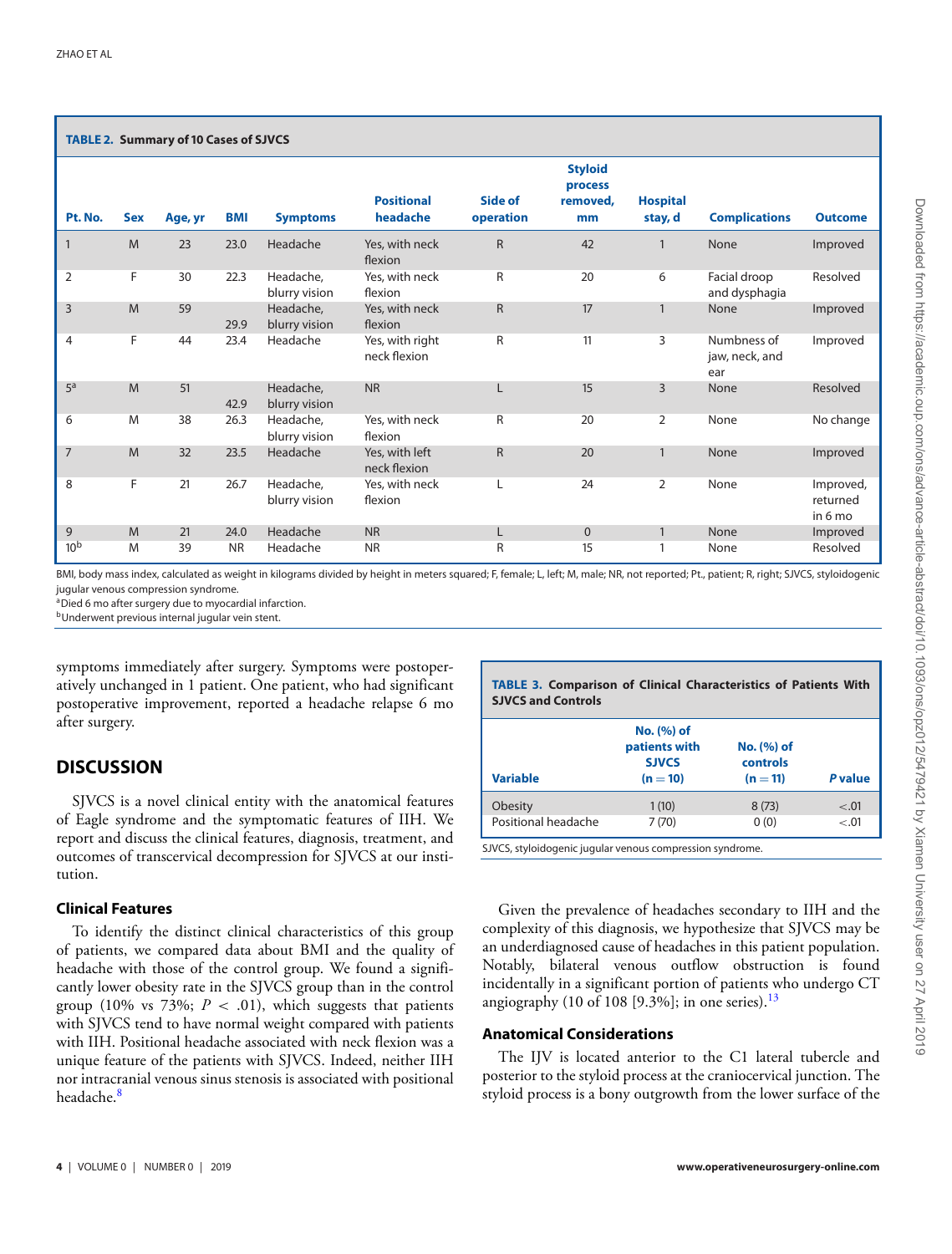<span id="page-4-0"></span>

| TABLE 4. Mann-Whitney U Test of the Anatomy of the Styloid Process in Patients With SJVCS and Controls |                                                       |                                                          |         |  |  |  |
|--------------------------------------------------------------------------------------------------------|-------------------------------------------------------|----------------------------------------------------------|---------|--|--|--|
| <b>Variable</b>                                                                                        | SJVCS group, mean (SD),<br>$mm (n = 9 \times 1$ side) | Control group, mean (SD),<br>mm (n = $7 \times 2$ sides) | P value |  |  |  |
| Length of the styloid process                                                                          | 31.0(10.6)                                            | 19.0(14.1)                                               | $-.01$  |  |  |  |
| Shortest distance between the styloid process and the C1 tubercle                                      | 2.9(1.0)                                              | 9.9(2.8)                                                 | $-.01$  |  |  |  |
| Relative position of the styloid process tip along the Chamberlain line                                | $-14.5(12.7)$                                         | $-7.0(13.3)$                                             | .09     |  |  |  |

SJVCS, styloidogenic jugular venous compression syndrome.

Computed tomography and 3-dimensional reconstruction images were used to measure both sides in the control group and the decompression side in the SJVCS group.

temporal bone, and it is the point of attachment for the stylohyoid muscles.<sup>14</sup> A normal styloid process is 1.5 to 4 cm long.<sup>15-[17](#page-6-13)</sup> The patients with SJVCS had a longer styloid process and a shorter distance between the styloid process and the C1 lateral tubercle than the patients in the control group.

Neck flexion may cause greater compression of the jugular vein as the styloid process moves posteriorly toward the C1 lateral tubercle, as demonstrated in Figure [3.](#page-5-1) We piloted performing neck CT imaging with 3D reconstruction for the neutral position, with neck extension and with neck flexion. We found that CT imaging with multiple neck positions can have a higher diagnostic specificity than CT imaging with the patient only in the neutral position.

An elongated styloid process, an enlarged C1 lateral tubercle, or an abnormal juxtaposition of these 2 structures might compress the jugular vein, resulting in the pathophysiological development of SJVCS. In our cohort, some patients with SJVCS had styloid processes that were relatively short but benefited from decompression (patient 4). Ho et al<sup>18</sup> proposed that the juxtaposition of a styloid process of normal length with the C1 lateral tubercle

<span id="page-4-1"></span>

*trating the stenosis of both internal jugular veins (arrowheads) and the dilated occipital sinus providing compensatory venous drainage (arrows). Used with permission from Barrow Neurological Institute.*

may result in Eagle syndrome. We hypothesize that the positional relationship of the styloid process in relation to the C1 lateral tubercle could be more important in the pathophysiology of SJVCS than the length of the styloid process itself.

#### **Venography With Manometry as a Diagnostic Tool**

High venou[s](#page-5-0) pressur[e](#page-5-1) can cause elevated intracranial pressure, and several authors have described IIH caused by venous sinus stenosis, which can be treated with dural venous sinus stenting.<sup>[19,](#page-6-15)[20](#page-6-16)</sup> We found a significantly higher global venous pressure distal to the stenosis site in the patients with SJVCS than in the patients with IIH, but we found no significant difference at the proximal IJV. Moreover, we found a mean (SD) pressure gradient of 2.86 (2.61) cm  $H_2O$  between the jugular bulb and the proximal IJV, which was significantly different from that of the control group (mean [SD] pressure, 0.13 [1.09] cm  $H_2O$ ;  $P = .03$ ). This finding indicates that elevated intracranial pressure was associated with stenosis. In our series, one patient (patient 10) had undergone a previous stenting treatment, but it was not effective because the compression was osseous in nature.

We found a mean (SD) venous pressure elevation of 4.29  $(2.50)$  cm H<sub>2</sub>O at the jugular bulb while the patient's head was turned to the contralateral side. This finding may explain the associated positional headache during neck flexion. Venography with manometry for different neck positions can be a useful supplementary diagnostic step for this disease. As an effective tool for diagnosis, venography with manometry can evaluate high global venous pressure, the gradient across the stenosis site, and any elevation of the venous pressure during neck flexion.

# **Surgical Consideration**

As our results indicate, microsurgical decompression of the jugular vein is effective. However, venous stenting is less effective when compression is osseous. The surgical steps are similar to a styloidectomy, which is used to treat Eagle syndrome, $^{21}$  $^{21}$  $^{21}$  but a C1 tuberculectomy is an essential and unique technique to relieve the compression of the jugular vein between the styloid process and the C1 tubercle. In one patient (patient 9), we performed only a C1 tuberculectomy with transection of styloid ligaments. Styloidectomy was not performed, as we believed that the decompression would have been already sufficient, and the patient's symptoms improved postoperatively.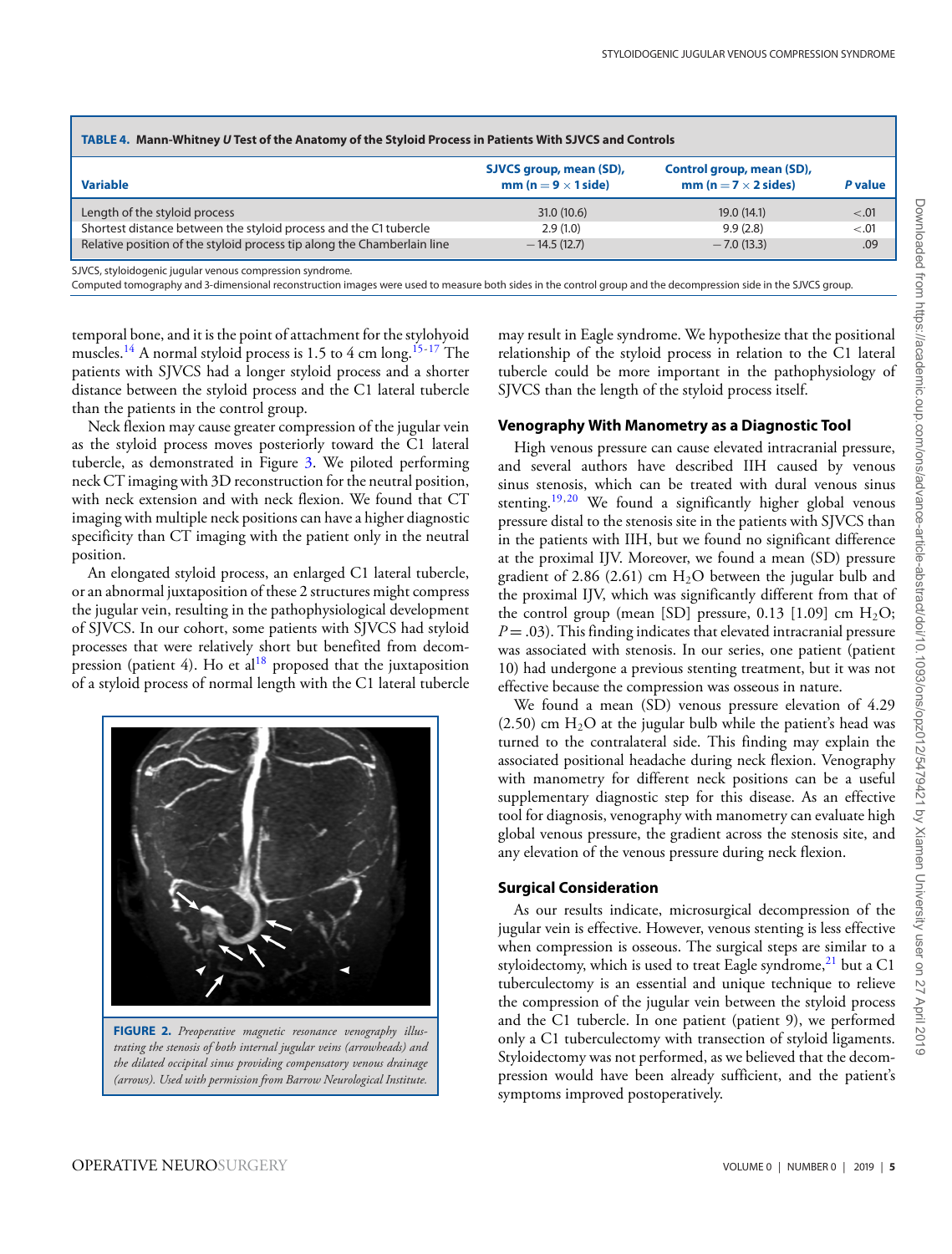## <span id="page-5-0"></span>**TABLE 5. Mann-Whitney** *U* **Test of the Parameters of Venography and Manometry of Patients With SJVCS and Controls**

|                                      |                          | Pressure, mean (SD), cm H <sub>2</sub> O |         |  |  |
|--------------------------------------|--------------------------|------------------------------------------|---------|--|--|
| <b>Location</b>                      | SJVCS group $(n = 10)^a$ | Control group $(n = 6)^b$                | P value |  |  |
| At posterior superior sagittal sinus | 14.11(20.9)              | 9.14(3.34)                               | < 0.01  |  |  |
| At torcular                          | 13.44 (2.06)             | 9.29(3.40)                               | .02     |  |  |
| At transverse sinus                  | 12.22(2.64)              | 8.67(3.28)                               | .02     |  |  |
| At sigmoid sinus                     | 11.33(2.74)              | 6.41(2.87)                               | < 0.01  |  |  |
| At jugular bulb                      | 11.00(3.24)              | 5.75(3.33)                               | < .01   |  |  |
| At proximal jugular vein             | 8.43(3.51)               | 5.58 (3.02)                              | .07     |  |  |
| Gradient across the stenosis site    | 2.86(2.61)               | 0.13(1.09)                               | .03     |  |  |

SJVCS, styloidogenic jugular venous compression syndrome.

<sup>a</sup>Ten of the 11 pressure readings were taken only on the decompression side in the SJVCS group.

<sup>b</sup>Five of the 11 patients in the control group were excluded from the venous pressure measurements because of a history of severe transverse sinus thrombosis. Pressure readings were taken on both sides in the control group for transverse sinus, sigmoid sinus, jugular bulb, and jugular vein; thus, 12 readings were used in the comparison. One reading was taken per patient for the superior sagittal sinus and torcular pressure in the control group; thus, 6 readings were used in the comparison.

<span id="page-5-1"></span>

**FIGURE 3.** *Computed tomography (CT) of the right side of the neck during* **A***, neck flexion and* **B***, extension, and 3-dimensional reconstruction neck during* **C***, neck flexion and* **D***, extension. The space (arrows) between the styloid process and the C1 lateral tubercle was much narrower during neck flexion than during neck extension. Used with permission from Barrow Neurological Institute.*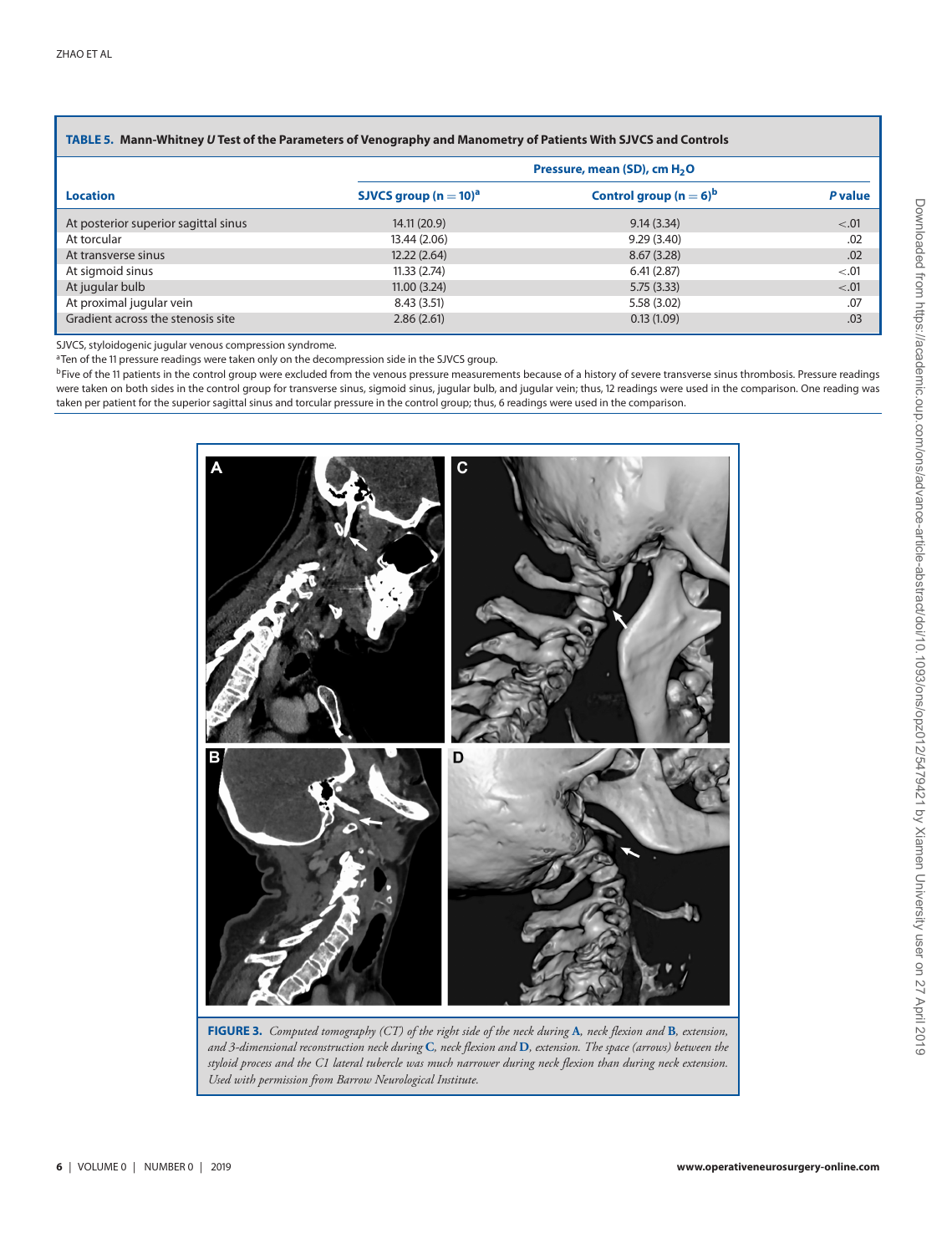#### **Study Limitations**

Our case series contained only a small number of patients, and the retrospective and observational nature of this study means that it is limited by possible inaccuracy in the recording of data. Missing data for the subjects were excluded, which can present a risk of bias.

# **CONCLUSION**

SJVCS is a novel clinical entity that is similar to IIH, and patients with these conditions often present with the same symptoms. Jugular venous compression is caused by the C1 lateral tubercle and the styloid process. Preoperative CT 3D reconstructions, with the neck in different positions, can reveal the abnormal positional relationship, and venography with manometry, with and without the head turned, can evaluate the severity of the compression and the intracranial hypertension. Surgical decompression with resection of the osseous overgrowth is an effective treatment with a good outcome for select patients.

#### **Disclosure**

The authors have no personal, financial, or institutional interest in any of the drugs, materials, or devices described in this article.

# **REFERENCES**

- <span id="page-6-0"></span>1. Friedman DI, Jacobson DM. Diagnostic criteria for idiopathic intracranial hypertension. *Neurology*. 2002;59(10):1492-1495.
- <span id="page-6-1"></span>2. Rowe F, Sarkies N. The relationship between obesity and idiopathic intracranial hypertension. *Int J Obes*. 1999;23(1):54-59.
- <span id="page-6-2"></span>3. Farb R, Vanek I, Scott J, Mikulis D, Willinsky R, Tomlinson G. Idiopathic intracranial hypertension: the prevalence and morphology of sinovenous stenosis. *Neurology*. 2003;60(9):1418-1424.
- <span id="page-6-3"></span>4. Johnston I, Kollar C, Dunkley S, Assaad N, Parker G. Cranial venous outflow obstruction in the pseudotumour syndrome: incidence, nature and relevance. *J Clin Neurosci*. 2002;9(3):273-278.
- <span id="page-6-4"></span>5. Gross BA, Albuquerque FC, Moon K, McDougall CG. New frontiers in venous sinus stenting: illustrative cases. *J Clin Neurosci*. 2016;33(Nov):241-244.
- 6. Asif H, Craven CL, Siddiqui AH, et al. Idiopathic intracranial hypertension: 120-day clinical, radiological, and manometric outcomes after stent insertion into the dural venous sinus. *J Neurosurg*. 2017;129(3):723-731.
- 7. Ahmed R, Wilkinson M, Parker G, et al. Transverse sinus stenting for idiopathic intracranial hypertension: a review of 52 patients and of model predictions. *AJNR Am J Neuroradiol*. 2011;32(8):1408-1414.
- <span id="page-6-5"></span>8. Albuquerque FC, Dashti SR, Hu YC, et al. Intracranial venous sinus stenting for benign intracranial hypertension: clinical indications, technique, and preliminary results. *World Neurosurg*. 2011;75(5-6):648-652.
- <span id="page-6-6"></span>9. Dashti SR, Nakaji P, Hu YC, et al. Styloidogenic jugular venous compression syndrome. *Neurosurgery*. 2012;70(3):E795-E799.
- <span id="page-6-7"></span>10. Fusco DJ, Asteraki S, Spetzler RF. Eagle's syndrome: embryology, anatomy, and clinical management. *Acta Neurochir*. 2012;154(7):1119-1126.
- <span id="page-6-8"></span>11. Eagle W. The symptoms, diagnosis and treatment of the elongated styloid process. *Am Surg*. 1962;28(Jan):1-5.
- <span id="page-6-9"></span>12. Chuang W, Short J, McKinney A, Anker L, Knoll B, McKinney Z. Reversible left hemispheric ischemia secondary to carotid compression in Eagle syndrome: surgical and CT angiographic correlation. *Am J Neuroradiol*. 2007;28(1):143- 145.
- <span id="page-6-10"></span>13. Jayaraman M, Boxerman J, Davis L, Haas R, Rogg J. Incidence of extrinsic compression of the internal jugular vein in unselected patients undergoing CT angiography. *AJNR Am J Neuroradiol*. 2012;33(7):1247-1250.
- <span id="page-6-11"></span>14. Martin TJ, Friedland DR, Merati AL. Transcervical resection of the styloid process in Eagle syndrome. *Ear Nose Throat J*. 2008;87(7):399.
- <span id="page-6-12"></span>15. Kaufman SM, Elzay RP, Irish EF. Styloid process variation: radiologic and clinical study. *Arch Otolaryngol*. 1970;91(5):460-463.
- 16. Monsour PA, Young WG. Variability of the styloid process and stylohyoid ligament in panoramic radiographs. *Oral Surg Oral Med Oral Pathol*. 1986;61(5):522-526.
- <span id="page-6-13"></span>17. Balcioglu H, Kilic C, Akyol M, Ozan H, Kokten G. Length of the styloid process and anatomical implications for Eagle's syndrome. *Folia Morphol (Warsz)*. 2009;68(4):265-270.
- <span id="page-6-14"></span>18. Ho S, Luginbuhl A, Finden S, Curry JM, Cognetti DM. Styloid/C1 transverse process juxtaposition as a cause of Eagle's syndrome. *Head Neck*. 2015;37(11):153- 156.
- <span id="page-6-15"></span>19. Satti SR, Leishangthem L, Spiotta A, Chaudry MI. Dural venous sinus stenting for medically and surgically refractory idiopathic intracranial hypertension. *Interv Neuroradiol*. 2017;23(2):186-193.
- <span id="page-6-16"></span>20. Liu KC, Starke RM, Durst CR, et al. Venous sinus stenting for reduction of intracranial pressure in IIH: a prospective pilot study. *J Neurosurg*. 2016;127(5):1126-1133.
- <span id="page-6-17"></span>21. Jalisi S, Jamal BT, Grillone GA. Surgical management of long-standing eagle's syndrome. *Ann Maxillofac Surg*. 2017;7(2):232.

#### **Acknowledgment**

The authors thank the staff of Neuroscience Publications at Barrow Neurological Institute for assistance with manuscript preparation.

# **COMMENT**

The authors present a case series in which they describe a novel entity,<br>
"styloidogenic jugular venous compression syndrome" (SJVCS). The authors aimed to show that a subset of patients diagnosed with idiopathic intracranial hypertension (IIH) in fact suffer from an entity similar to Eagle Syndrome, in which the jugular veins are compressed bilaterally between the styloid process and the C1 tubercle, which leads to decreased venous outflow and consequently, intracranial hyperemia and increased ICP. The authors go on show that surgical removal of the styloid process and a portion of the C1 tubercle relieves the stenosis and restores normal venous outflow from the intracranial compartment. The cohort of patients with SJVCS was compared to matched IIH patients without venous outflow compression. The authors revealed that, in the SJVCS group, craniocervical metrics related to the styloid processes and C1 tubercle differed significantly between groups. In addition, the SJCVS group suffered high global venous pressure and mean pressure gradient of 2.86 cm  $H_2O$  across the stenosis, which was exacerbated during contralateral neck turning. Overall, the authors should be congratulated for their description of this rare condition. If nothing else, it should be kept in the back of every neurosurgeon's mind when evaluating patients with IIH. Our colleagues further describe their surgical results with styloidectomy and demonstrate the procedure to be safe within the confines of this small cohort. While these data are certainly interesting and well presented, questions remain given the SJCVS group consisted of only 10 patients and the true prevalence and safety of surgical treatment require further investigation. For instance, why was mean pressure gradient in this cohort approximately 3 cm  $H_2O$ , while that for patients who are candidates for transverse sinus stenting for IIH closer to 10 cm  $H_2O$  or more? Given the presumed rarity of this condition, a meaningful prospective study aimed at determining the prevalence and surgical outcomes may not be imminently forthcoming, but collaborative effort across institutions might pool enough patients with presumed IIH to better evaluate the frequency with which these patients have